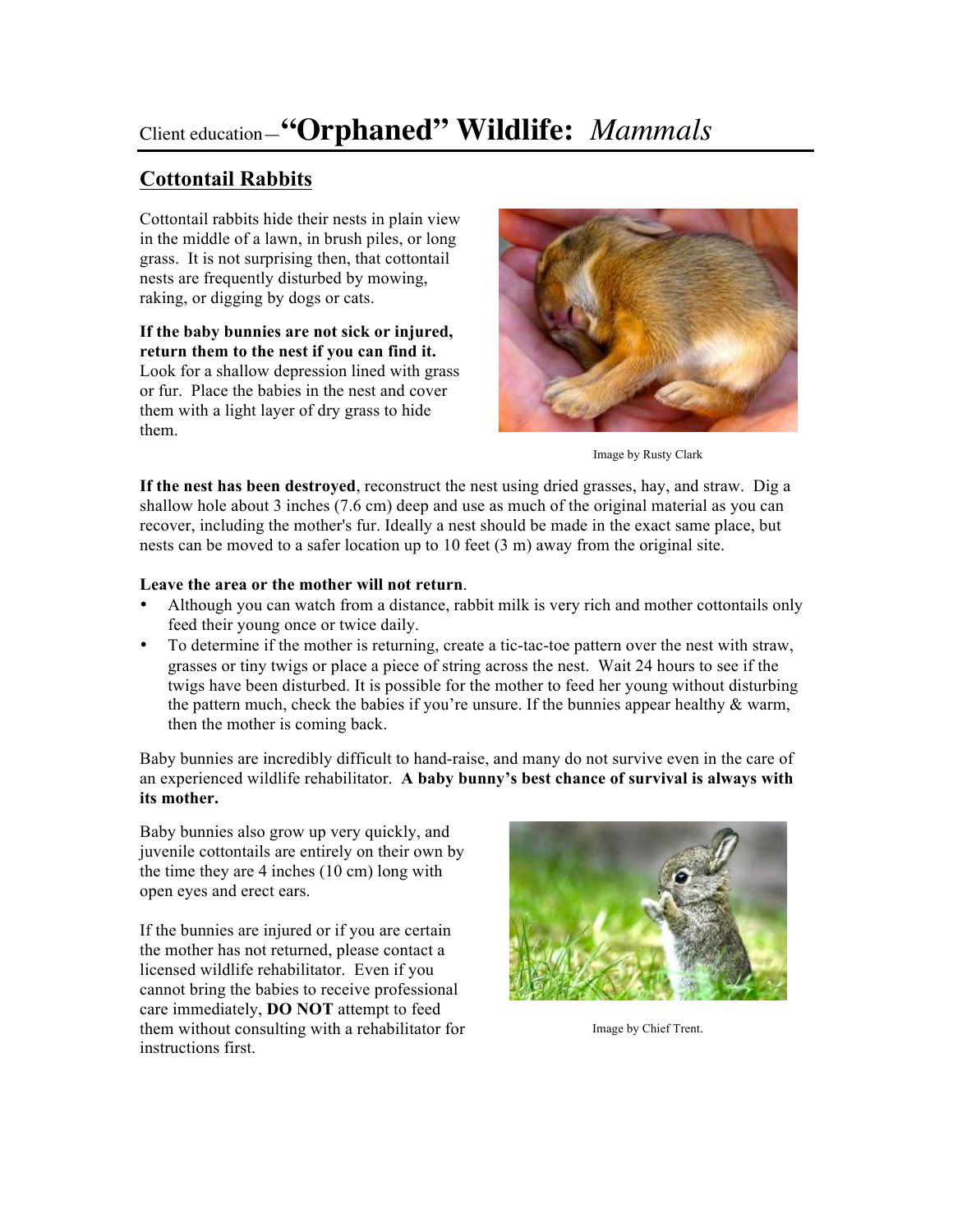## **Fawns**

If you find a fawn alone, do not assume that it has been abandoned. Does often leave their fawns to forage during the day, and fawns are used to being separated from their mothers for long time periods of time.

Nature has given fawns adaptations to survive until adulthood.



Fawns are able to stand within one hour of Image by USFWS Pacific

birth. By the age of 1 month, fawns can outrun many predators. Their dappled coloring allows them to blend into their environment to avoid predator detection.

**If you find a fawn alone, leave the baby there and vacate the area** since the mother will not return if people or pets are present. The fawn should be removed only if the baby appears cold, hungry, injured, sick, or if its safety is threatened.

## **When Does a Baby Animal Need Medical Attention?**

A baby animal should only be removed from its parents if…

- It is sick or injured.
- You know for a fact that the mother is dead.
- There is absolutely no way to return the baby animal to its nest, den, or hiding place.
- If presented by a dog, or particularly a cat, a professional should probably evaluate a baby animal even if it does not appear to be injured. The bacteria in cat mouths can quickly prove lethal.

Wild animals—just like family pets—require professional care when they are sick or injured. If you find a sick or injured animal, contact a local wildlife rehabilitator (*see NWRA below*) for help as soon as possible.

## **Transporting Injured Wildlife**

DO use a towel or pillowcase to cover the animal, and then scoop it up gently.

DO contain and transport injured wildlife in a secure container like a cardboard box with a lid.

- o Pet carriers may be used for larger animals.
- o Punch a few air holes in the tops and sides of the box.
- o Place a towel or paper towels on the bottom so the animal is not on a slippery surface.

If you are unable to transport the animal immediately…

DO contact a local wildlife rehabilitator (*see NWRA below*) to determine the condition of the animal and what, if any, food would be appropriate.

DO NOT handle the animal, or look at it any more than is absolutely necessary.

DO place the container in a warm, dark, quiet place—away from pets, children, and noise to reduce stress and prevent further injury